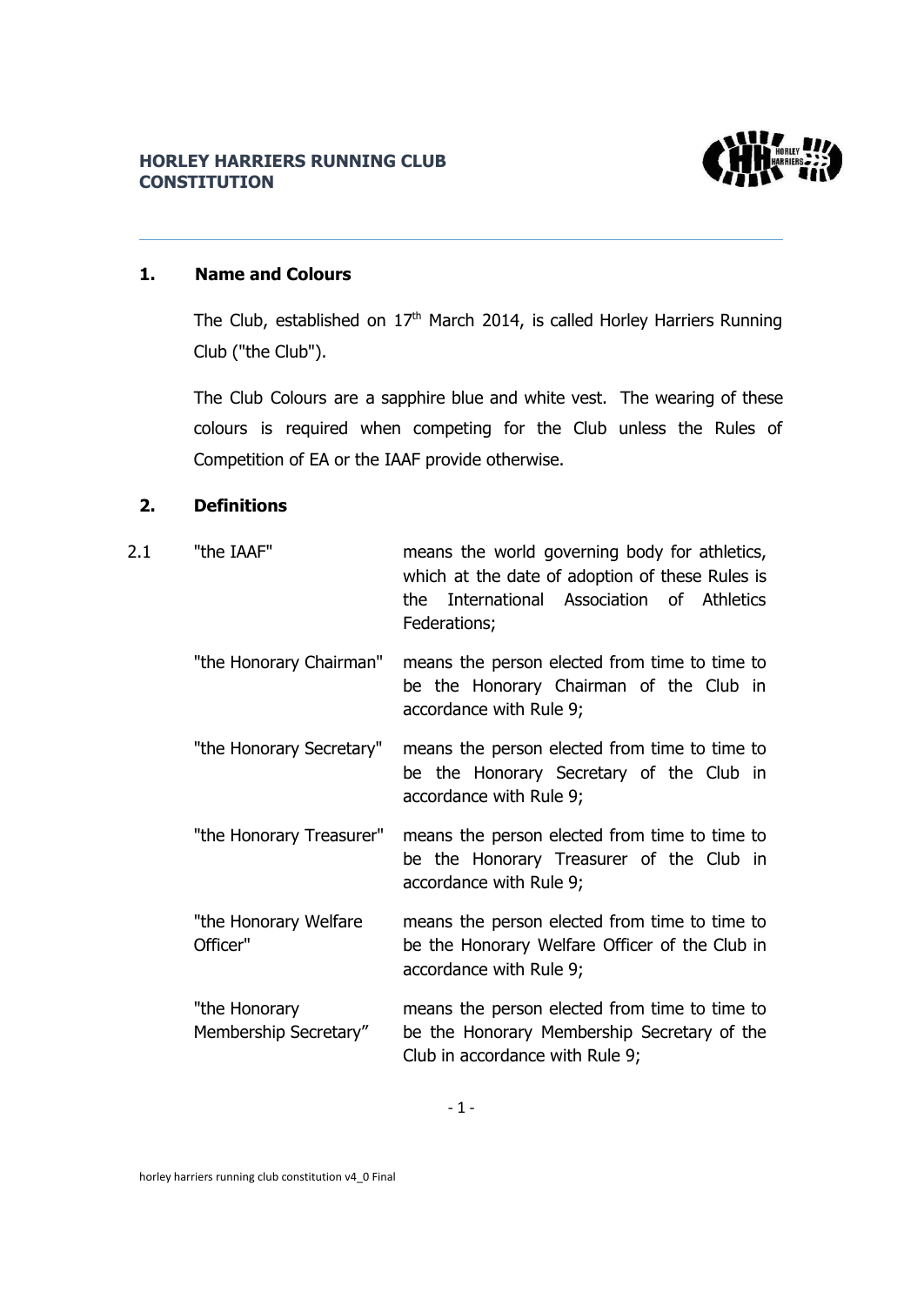| "the Honorary Coaching<br>Co-Ordinator" | means the person elected from time to time to<br>be the Honorary Coaching Co-Ordinator of the<br>Club in accordance with Rule 9;                                           |
|-----------------------------------------|----------------------------------------------------------------------------------------------------------------------------------------------------------------------------|
| "the Honorary Coaches"                  | means the persons elected from time to time<br>from the coaching staff to be the Honorary<br>Coaches of the Club in accordance with Rule 9;                                |
| "the Management<br>Committee"           | means the committee appointed under Rule 9<br>to manage the Club;                                                                                                          |
| "the Members"                           | means the members of the Club admitted from<br>time to time to membership of the Club in<br>accordance with Rule 5;                                                        |
| "National Association"                  | the Home Country Athletics Association to<br>which the Club is from time to time affiliated<br>which at the date of adoption of these Rules is<br>England Athletics;       |
| "the Trustees"                          | means the persons appointed from time to time<br>to be the trustees of the Club in accordance<br>with Rule $10.6$ ;                                                        |
| "the EA"                                | means England Athletics which is the governing<br>body of athletics within England Athletics<br>House, Alexander Stadium, Walsall Road, Perry<br>Barr Birmingham, B42 2BE; |
| "the Honorary Social<br>Co-Ordinator"   | means the persons elected from time to time<br>from the coaching staff to be the Honorary<br>Coaches of the Club in accordance with Rule 9;                                |
| "the Honorary Benefits<br>Co-Ordinator" | means the persons elected from time to time<br>from the coaching staff to be the Honorary<br>Coaches of the Club in accordance with Rule 9;                                |
| "the Honorary Events<br>Co-Ordinator"   | means the persons elected from time to time<br>from the coaching staff to be the Honorary<br>Coaches of the Club in accordance with Rule 9.                                |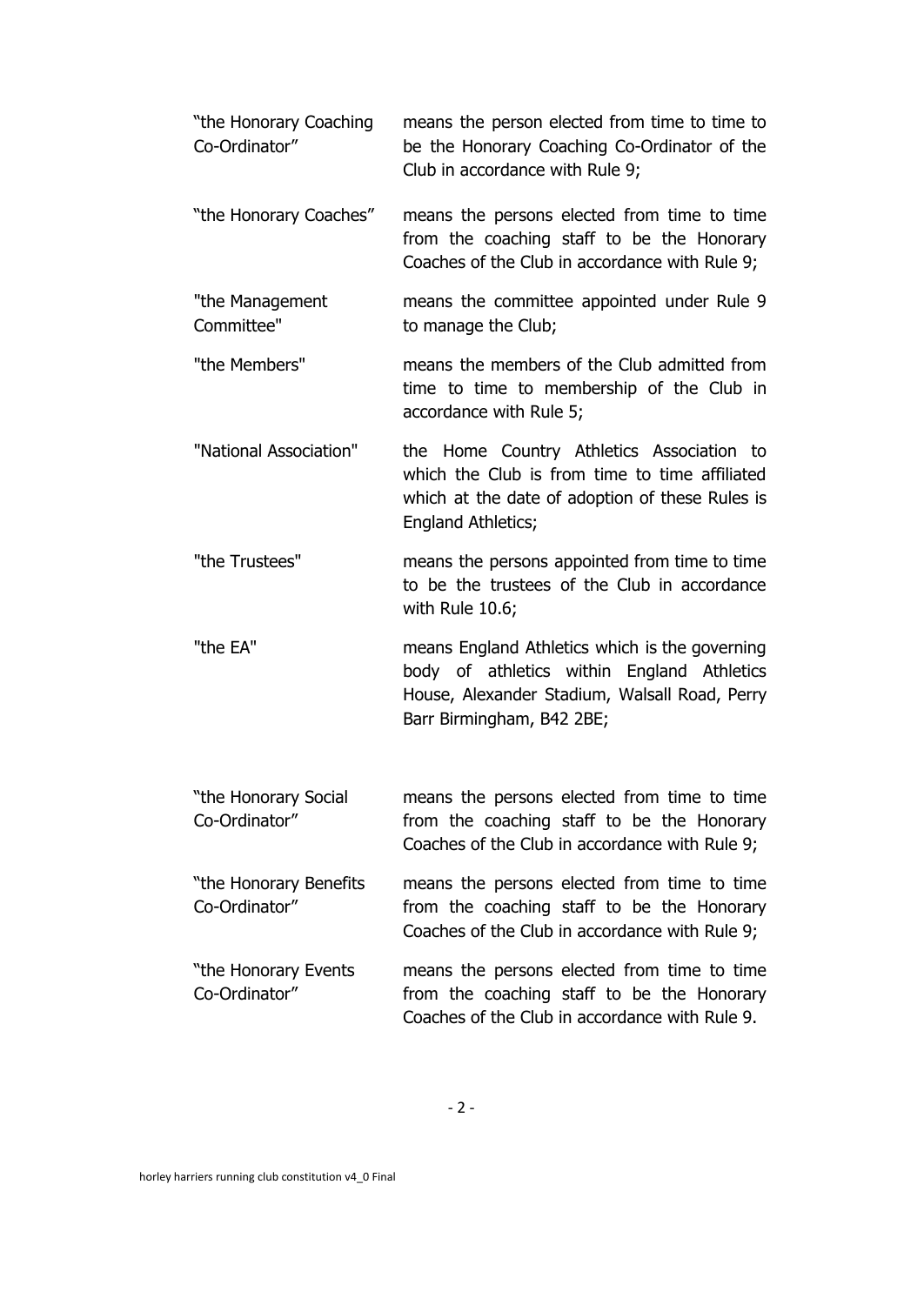2.2 Words denoting the singular number include the plural number and vice versa; words denoting the masculine gender include the feminine gender;

## **3. Objects**

The objects of the Club are:

- (a) principally to provide facilities for athletics and generally to promote, encourage and facilitate athletics in the area of Horley, Surrey and amongst the community;
- (b) to provide and maintain club-owned equipment for the use of its Members;
- (c) to provide other ordinary benefits of an amateur sports club as set out in Schedule 18 of the Finance Act 2002 including without limitation provision of suitably qualified coaches, coaching courses, insurance;
- (d) to obtain funding for the activities of the Club by collecting entrance fees, membership subscriptions, by obtaining sponsorship and other available funding;
- (e) to affiliate to EA;
- (f) to comply with and uphold the Rules and Regulations EA as amended from time to time and the rules and regulations of anybody to which EA is affiliated;
- (g) to make rules, regulations, bye-laws and standing orders concerning the operation of the Club including, without limitation, regulations concerning disciplinary procedures that may be taken against the Members;
- (j) to discipline the Members where permitted by its rules/regulations and to refer its Members to be disciplined by EA or the National Association (as appropriate) where so required by the Rules and Regulations of EA or the National Association (as the case may be);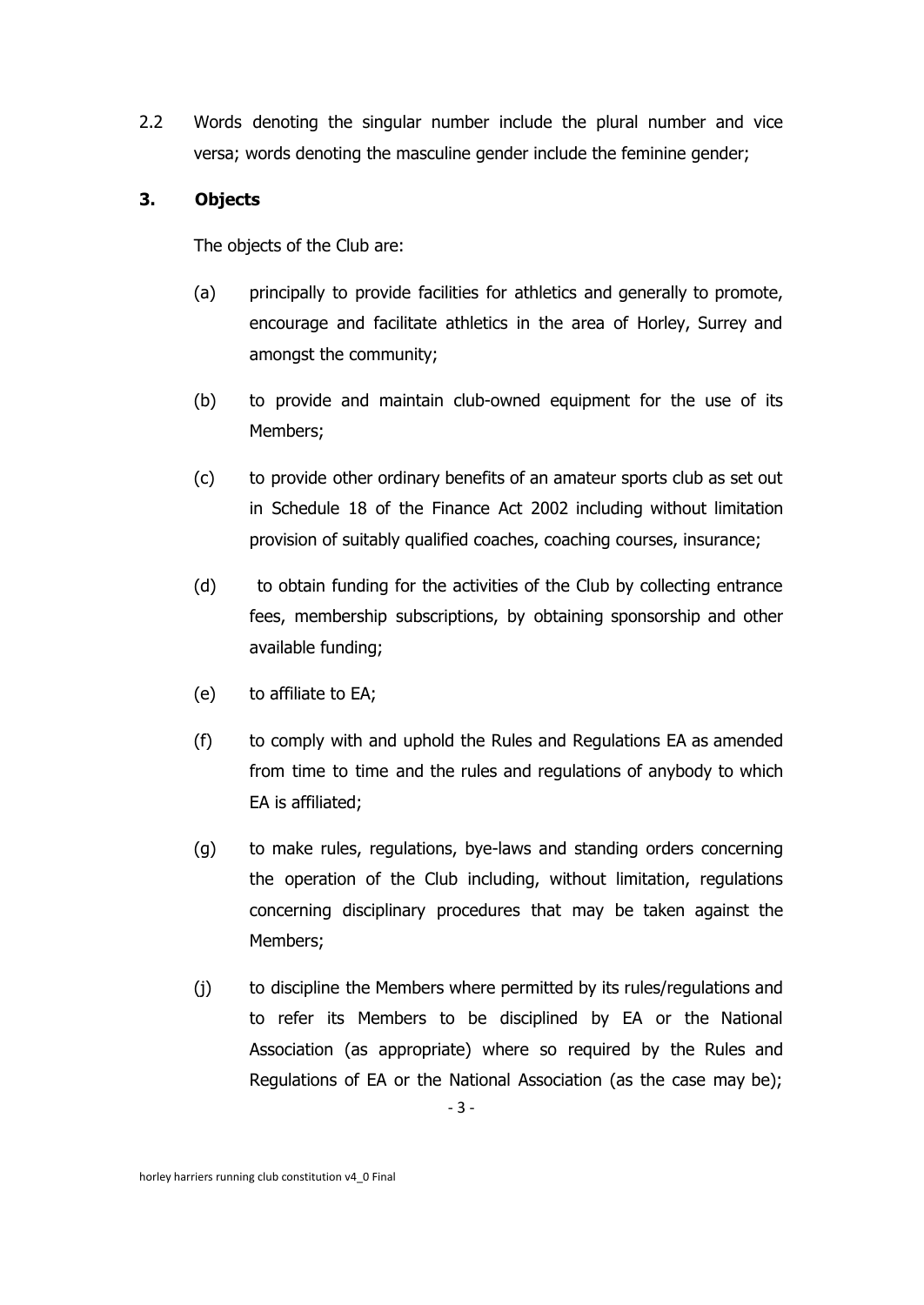and

(k) to do all such other things as the Management Committee thinks fit to further the interests of the Club or to be incidental or conducive to the attainment of all or any of the objects stated in this Rule 3.

## **4. Application of Surplus Funds**

- 4.1 The Club is a non-profit-distributing organisation. All surpluses will be used to maintain or improve the Club's facilities and in furtherance of the Club's objects. No surplus will be distributed other than to another community amateur sports club for athletics, or to a charitable organisation, on winding-up or dissolution of the Club.
- 4.2 Nothing in Clause 4.1 shall prevent the Club from entering an agreement with a Member for his employment by the Club, provided that such arrangements are approved by the Management Committee (without the Member being present) and are agreed with the Member on an arm's length basis.

Nothing herein shall prevent the Club from entering an agreement with a Member for the supply by him to the Club of goods or services, nor prevent any payment in good faith by the Club:

- (a) of interest on money lent by a Member or its officers at a commercial rate of interest;
- (b) to any officer, committee or sub-committee member of reasonable and proper out-of-pocket expenses;
- (c) of reasonable and proper rent for premises demised or let by any Member or by any officer; or
- (d) of any premium in respect of the purchase and maintenance of indemnity insurance in respect of liability for any act or default of the officers (or any of them) in relation to the Club.

- 4 -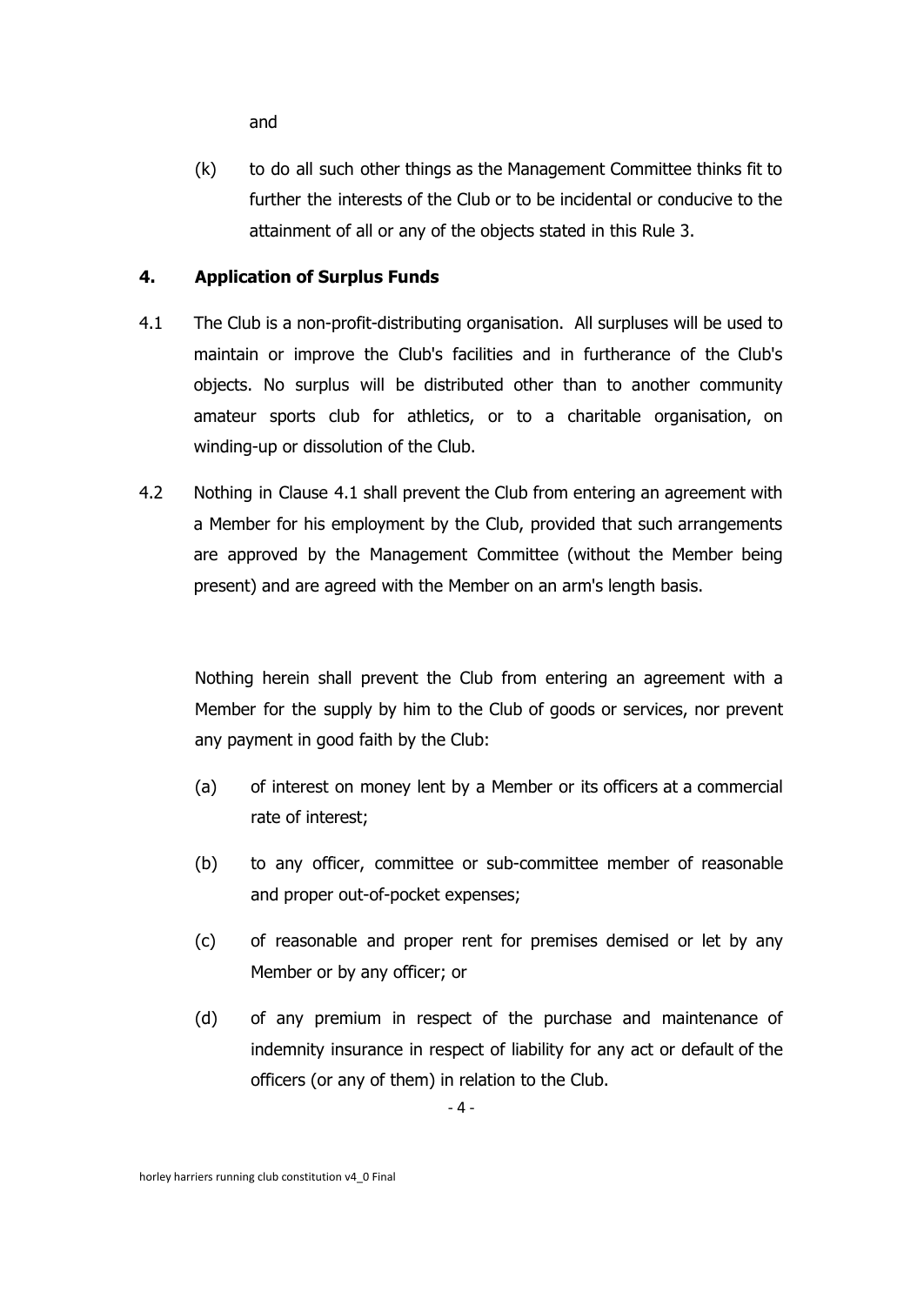4.3 No Member shall be paid a salary, bonus fee or other remuneration for competing for the Club.

#### **5. Membership**

## 5.1 Eligibility for membership

- 5.1.1 Persons of either sex are eligible for full membership of the Club provided they are at least 18 years old. No person shall be denied membership of the Club on the grounds of race, ethnic origin, creed, colour, age, disability, sex, occupation, sexual orientation, religion, political or other beliefs.
- 5.1.2 The number of Members is limited to 250 due to available facilities.

## 5.2 Admission of Members

Any person who wishes to become a Member must submit an application in such form as the Management Committee shall decide. Every candidate for membership shall be considered by the Management Committee, which shall admit that candidate to membership of the Club unless to do so would be contrary to the best interests of the sport or the good conduct and interests of the Club.

#### 5.3 Classes of Members

There shall be the following classes of members for the Club:

- Full Member

Full access to all the Club's activities.

## - Social Member

See Appendix 1 for details.

Only Full and Social Members shall be entitled to receive notice of, attend and vote at general meetings.

- 5 -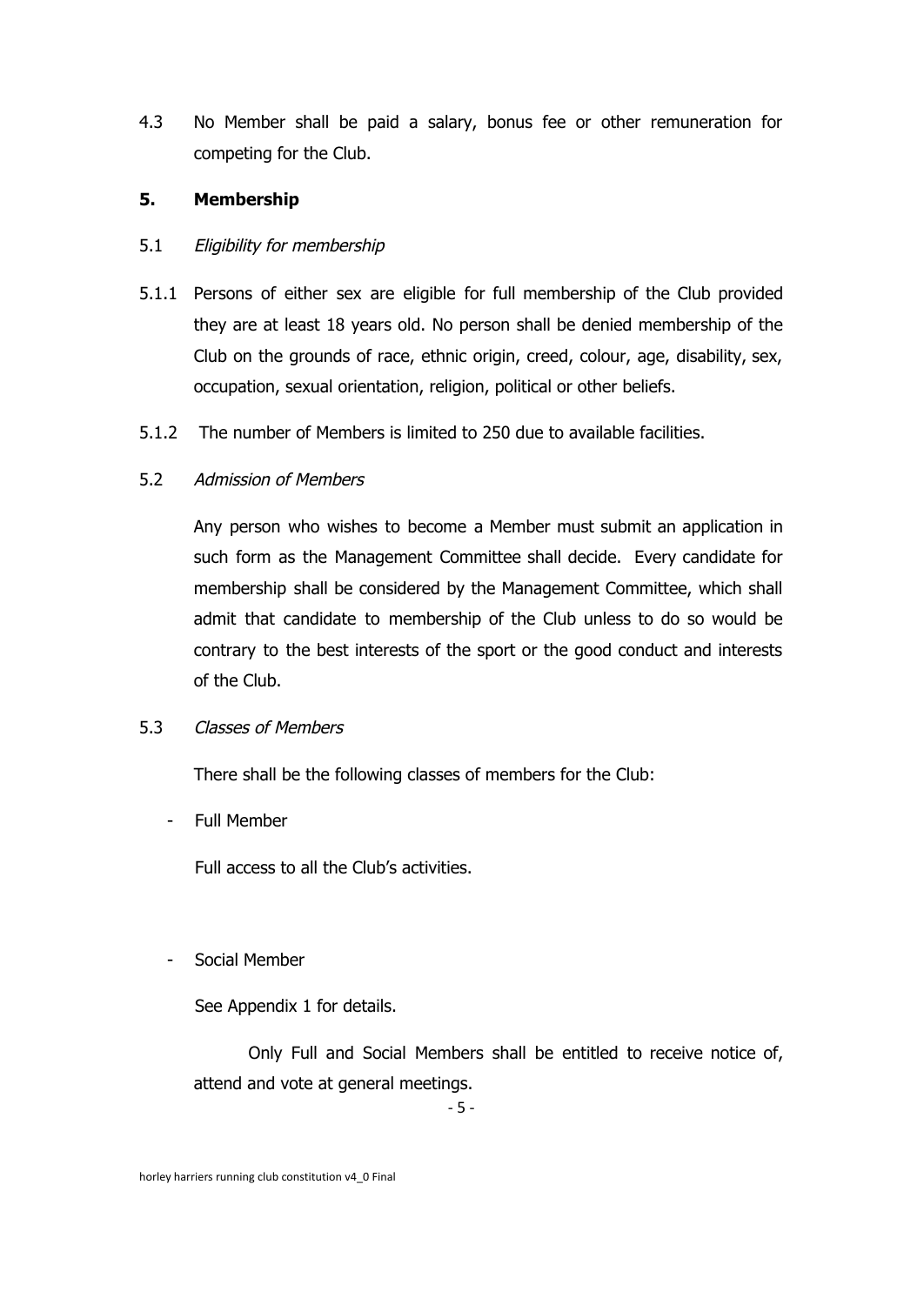All Members shall be subject to these Rules and the regulations of the Club and respect the Rules for Competition as set from time to time by the IAAF.

#### 5.4 Subscriptions

- 5.4.1 The annual subscription for each type of Member shall be determined from time to time by the Management Committee provided that the Management Committee shall ensure that the fees set by it do not preclude open membership of the Club.
- 5.4.2 The Members shall pay any annual subscription fees set by the Management Committee from time to time.
- 5.4.3 No candidate who has been elected a Member shall be entitled to the privileges of membership until he has paid his annual subscription.
- 5.4.4 Any Member whose subscription is not paid by 2nd May each year shall be deemed to have resigned his membership of the Club.
- 5.4.5 The Club shall be required to register those members as defined by the National Association, for competition purposes, as being "active members".

#### **6. Resignation**

- 6.1 A Member may withdraw from membership of the Club on one month's clear notice to the Club. Membership shall not be transferable in any event and shall cease immediately on death or dissolution or on the failure of the Member to comply or to continue to comply with any condition of membership set out in these Rules.
- 6.2 In line with the rules of the sport the club will only accept a resignation when satisfied that the member has cleared any debt owed to the club.
- 6.3 The member intending to resign should ensure that they comply with the Eligibility process of the sport in the event that they wish to join another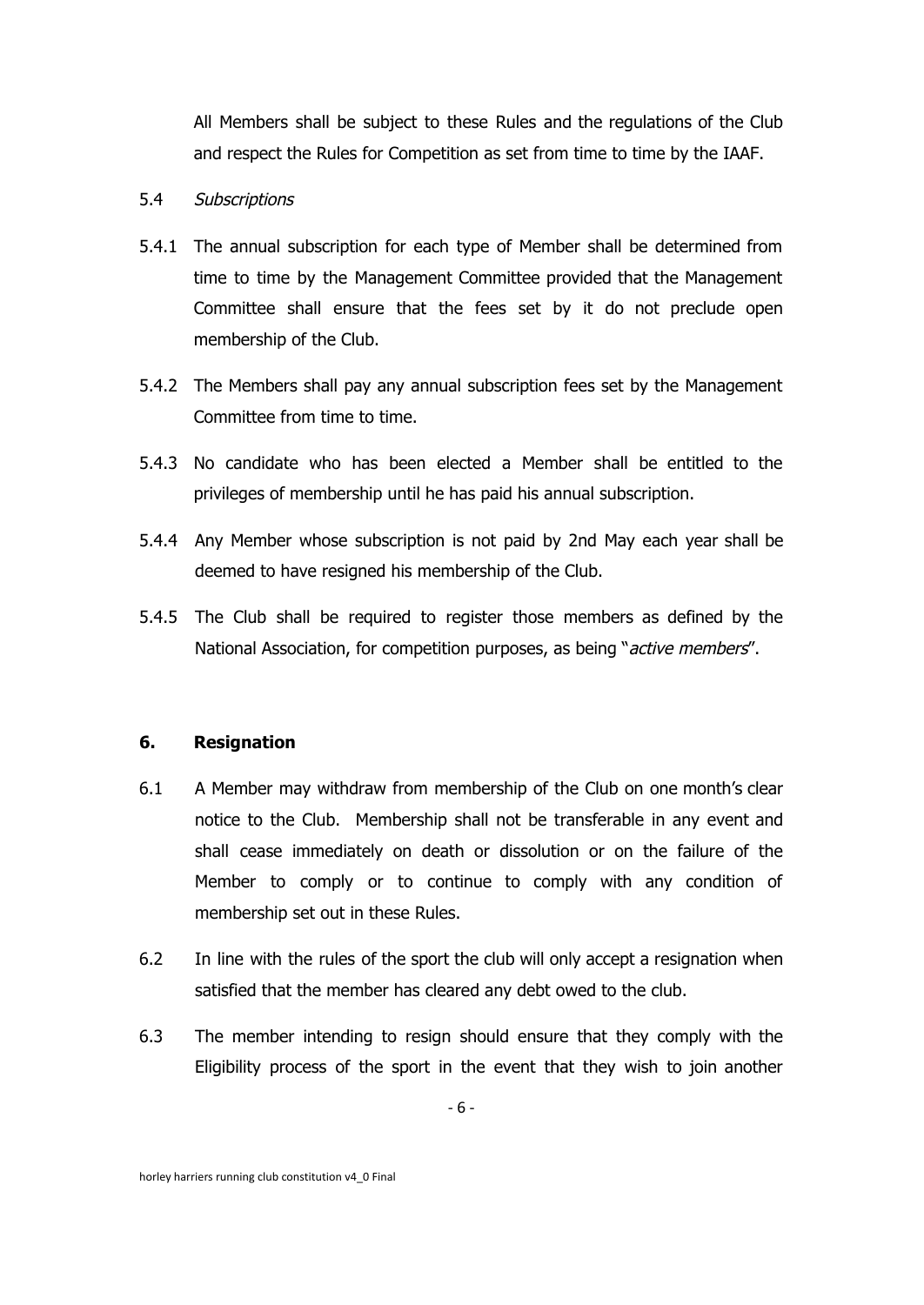affiliated Athletics Club.

## **7. Expulsion**

- 7.1 The Management Committee shall have power to expel a Member when, in its opinion, it would not be in the interests of the sport or of the Club for him to remain a Member.
- 7.2 A Member shall not be expelled unless he is given 14 days' written notice of the meeting of the Management Committee at which his expulsion shall be considered and written details of the complaint made against him.
- 7.3 The Member shall be given an opportunity to make written representations and/or to appear before the Management Committee and at any such meeting to be accompanied by a representative or friend, who may answer complaints made against the Member and to cross-examine any witnesses on behalf of the Member. The Member must not be expelled unless the Management Committee return a majority vote in favour of his expulsion.
- 7.4 The Management Committee may exclude the Member from the Club's activities until the meeting considering his expulsion has been held. For the avoidance of doubt, the Member shall be entitled to attend that meeting for the purpose of making his representations.

## **8. Effect of Resignation or Expulsion**

Any person ceasing to be a Member forfeits all rights in relation to and claims upon the Club, its property and its funds and he has no right to the return of any part of his subscription.

## **9. The Management Committee**

- 9.1 The Club shall be managed by a Management Committee consisting of:
	- (a) the Honorary Chairman;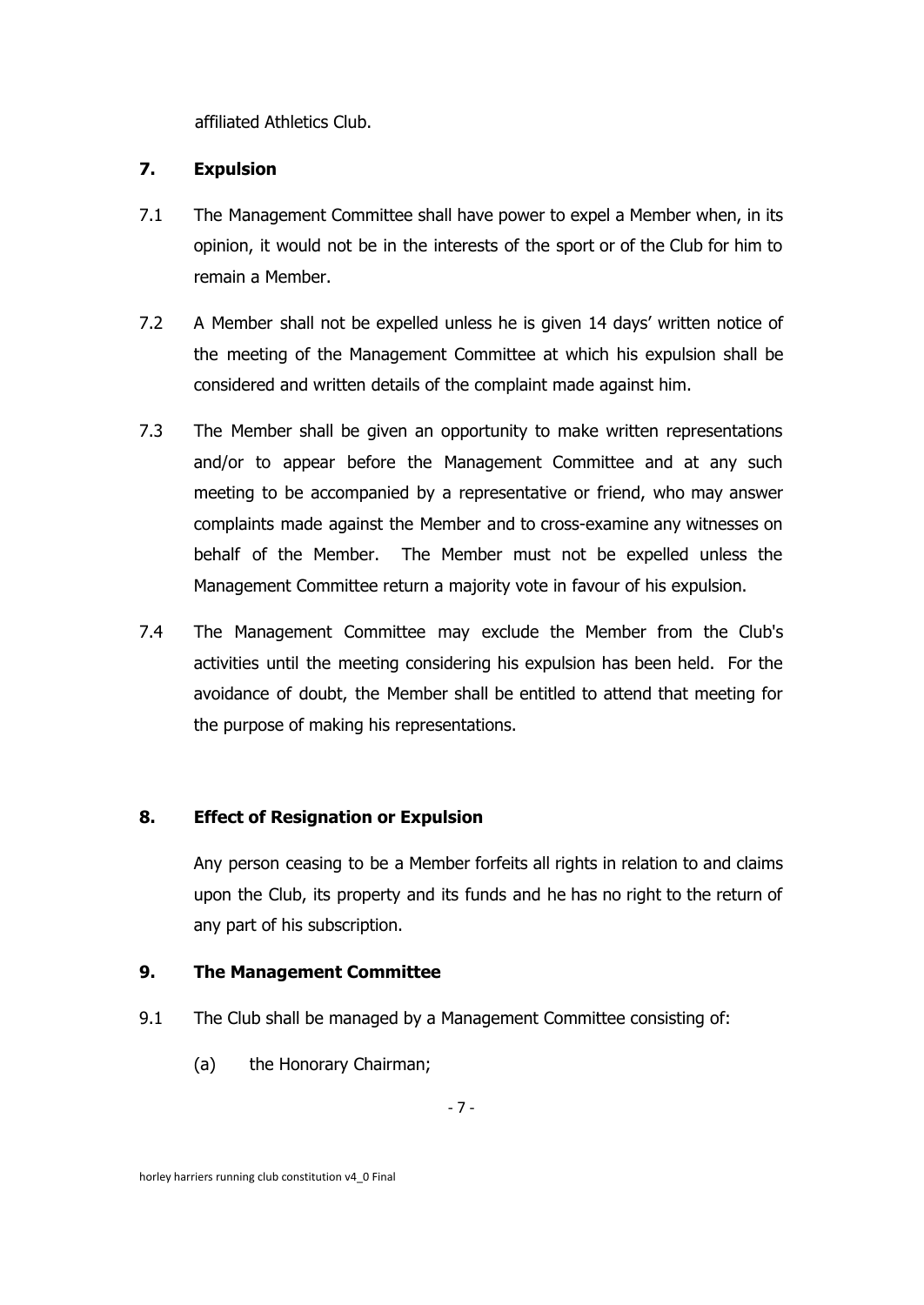- (b) the Honorary Secretary;
- (c) the Honorary Treasurer;
- (d) the Honorary Welfare Officer;
- (e) the Honorary Membership Secretary;
- (f) the Honorary Coaching Co-Ordinator;
- (g) the Honorary Coaches;
- (h) the Honorary Social Co-Ordinator;
- (i) the Honorary Benefits Co-Ordinator;
- (j) the Honorary Events Co-Ordinator.
- 9.2 The Management Committee shall decide in its discretion how Members may be nominated to be members of the Management Committee and shall notify the Members accordingly.
- 9.3 Any person nominated as a member of the Management Committee must be a Full Member of not less than 6 months standing.
- 9.4 If there is only one candidate nominated to fill any particular vacancy, that candidate shall be declared elected unopposed for that particular vacancy at the next annual general meeting. If there is more than one candidate for any particular vacancy, there shall be an election at the annual general meeting for that position. In the event of a tie, the candidate to be elected shall (unless the candidates otherwise agree) be determined by lot.
- 9.5 The Management Committee shall be elected at the annual general meeting in each year, and subject to termination of office by resignation, removal or otherwise, the Members remain in office until they or their successors are re-elected or elected (as the case may be) at the annual general meeting following their re-election or election (as the case may be).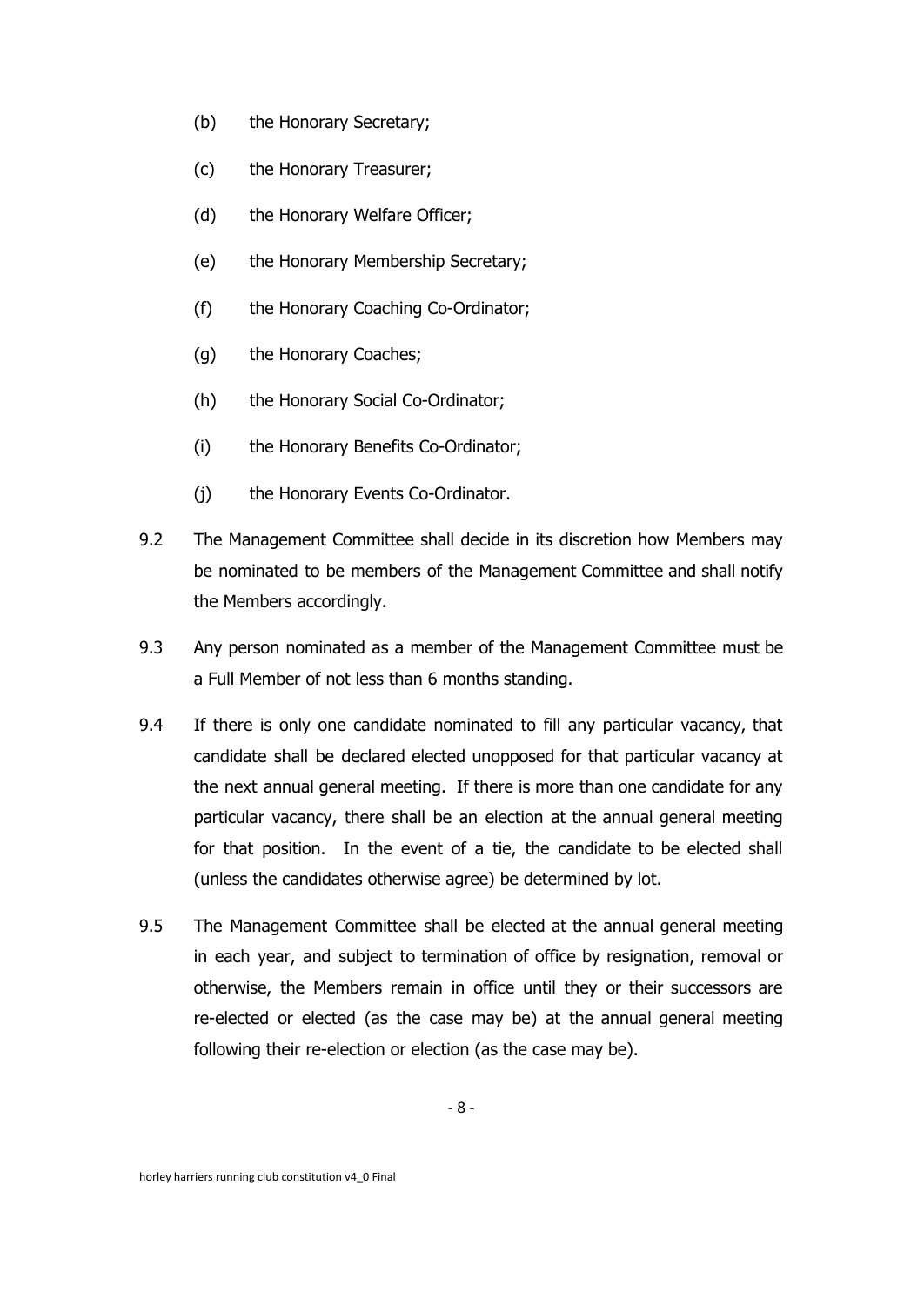- 9.6 The Management Committee may appoint any Member to fill any casual vacancy on the Management Committee until the next annual general meeting when that person shall retire but shall be eligible for re-election.
- 9.7 Retiring members of the Management Committee may be re-elected.
- 9.8 A member of the Management Committee shall be deemed to have vacated office if:
	- (a) he becomes bankrupt or makes any arrangement or composition with his creditors generally; or
	- (b) he is, or may be, suffering from mental disorder; or
	- (c) he resigns his office by notice to the Club; or
	- (d) he shall without sufficient reason for more than three consecutive meetings of the Management Committee have been absent without permission of the Management Committee and the Management Committee resolves that his office be vacated; or
	- (e) he is suspended from holding office or from taking part in any activity relating to the administration or management of the Club by a decision of the Constituent Body; or
	- (f) he is requested to resign by the majority the other Management Committee members acting together.

#### **10. Proceedings of the Management Committee**

10.1 Management Committee meetings shall be held as often as the Management Committee thinks fit provided that there shall not be less than four meetings each year. The quorum for such meetings shall be three. The Chairman and the Honorary Secretary shall have discretion to call emergency meetings of the Management Committee if they consider it to be in the interests of the Club. The Honorary Secretary shall give all the members of the Management Committee not less than seven days' notice of a meeting.

- 9 -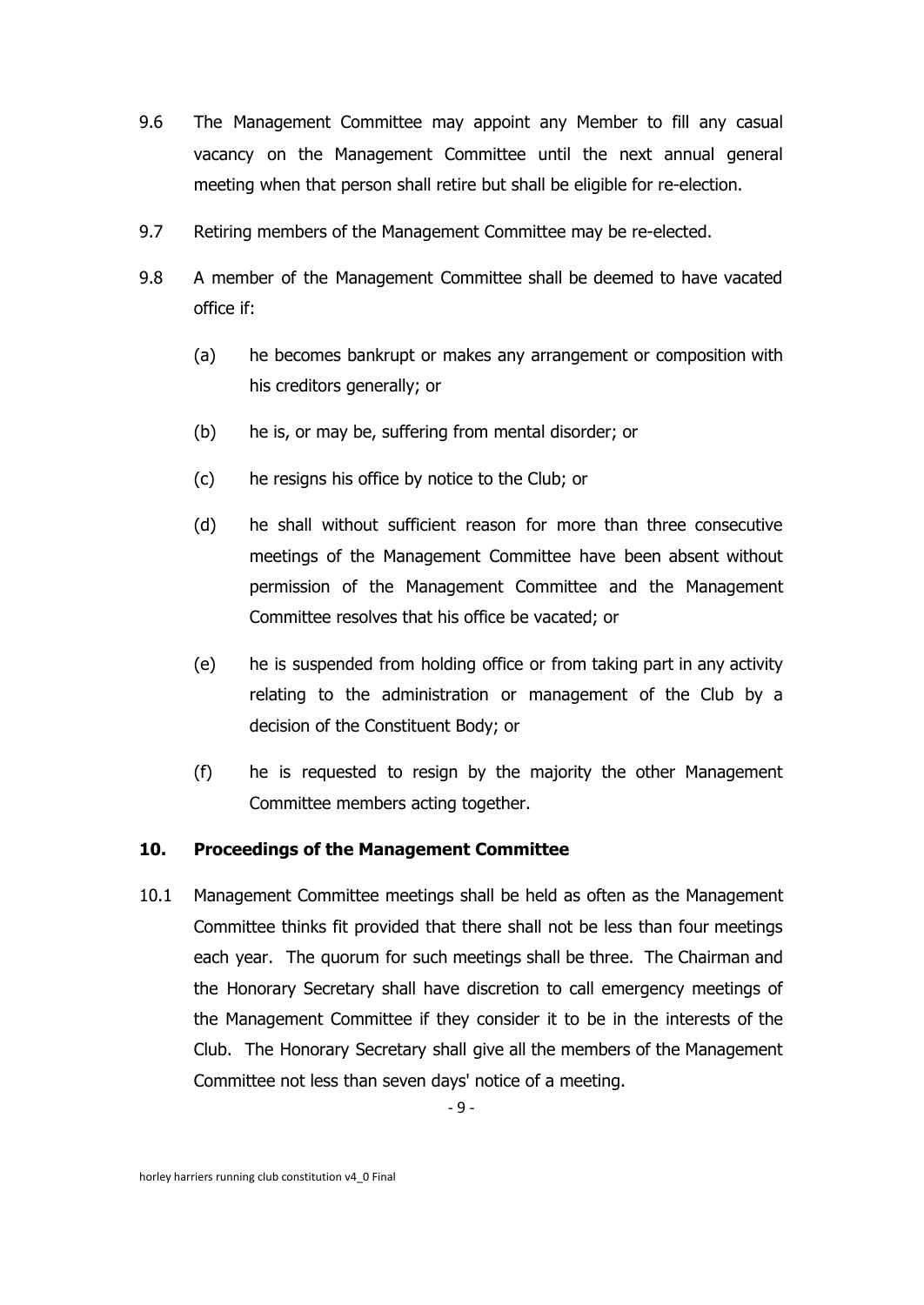- 10.2 The Chairman shall be the chairman of the Management Committee. Unless he is unwilling to do so, the Chairman shall preside at every meeting of the Management Committee at which he is present. But if there is no person holding that office, or if the Chairman is unwilling to preside or is not present within ten minutes after the time appointed for the meeting, the Honorary Secretary shall preside. If there is no Honorary Secretary or if he is unwilling to preside, of if he is not present within ten minutes after the time appointed for the meeting, the members of the Management Committee present may appoint one of their number to be chairman of the meeting.
- 10.3 Decisions of the Management Committee shall be made by a simple majority and in the event of an equality of votes the Chairman (or the acting chairman of that meeting) shall have a casting or additional vote.
- 10.4 The Management Committee may from time to time appoint from among its number such sub-committees as it considers necessary and may delegate to them such of the powers and duties of the Management Committee as the Management Committee may determine. All sub-committees shall periodically report their proceedings to the Management Committee and shall conduct their business in accordance with the directions of the Management Committee.
- 10.5 The Management Committee shall be responsible for the management of the Club and shall have the sole right of appointing and determining the terms and conditions of service of employees of the Club. The Management Committee shall have power to enter into contracts for the purposes of the Club on behalf of all the Members.
- 10.6 The Trustees of the Club shall be appointed from time to time as necessary by the Club in general meeting from among the Members who are willing to be so appointed. A Trustee shall hold office during his life, or until he shall resign by notice in writing given to the Management Committee or until a resolution removing him from office shall be passed at a general meeting by a majority comprising of the Members present and voting.

- 10 -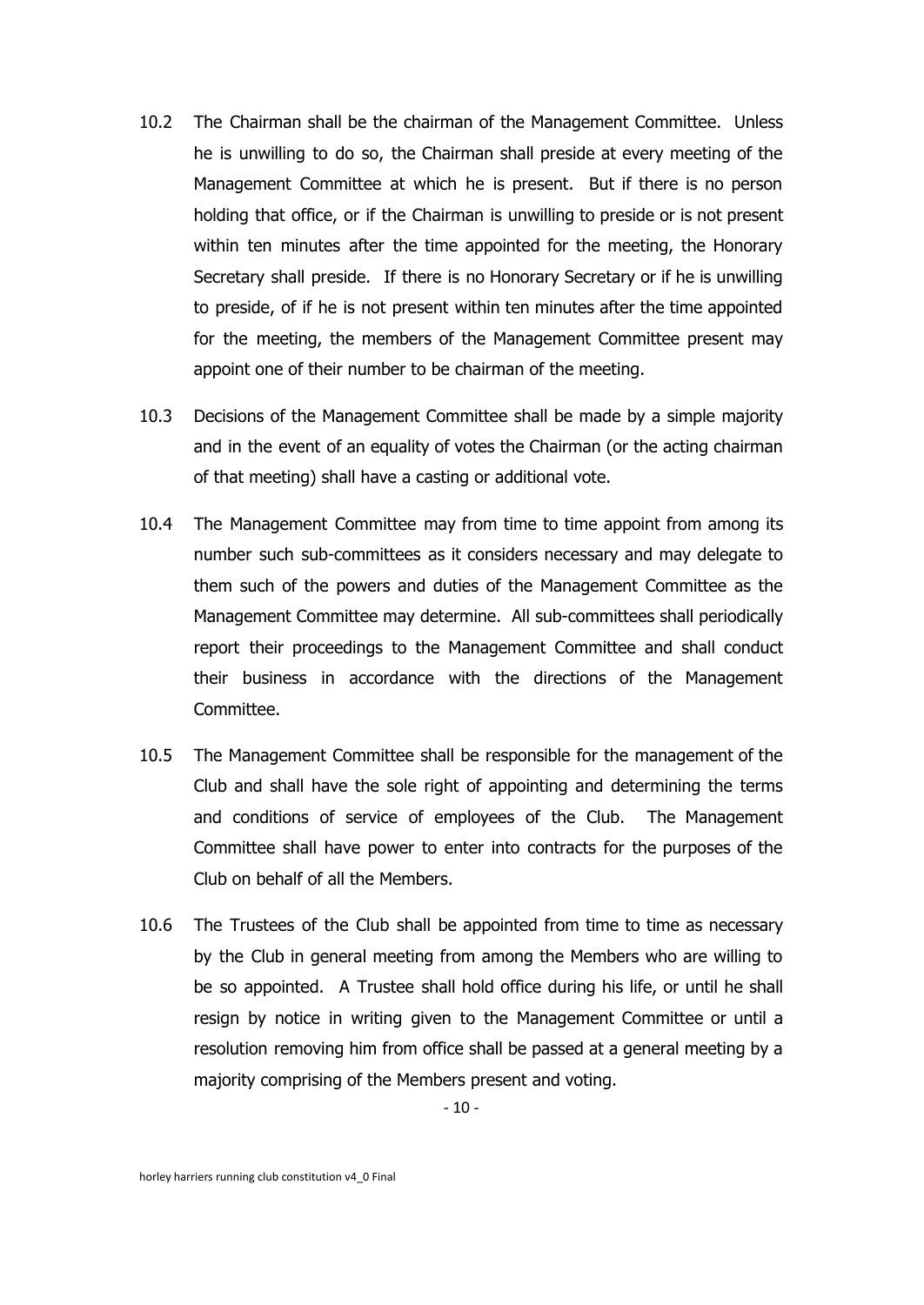- 10.7 The members of the Management Committee shall be entitled to an indemnity out of the assets of the Club for all expenses and other liabilities properly incurred by them in the management of the affairs of the Club, so long as agreed in advance by the committee and approved by the Treasure.
- 10.8 Any member of the Management Committee may participate in a meeting of the Management Committee by way of video conferencing or conference telephone or similar equipment which allows every person participating to hear and speak to one another throughout such meeting. A person so participating shall be deemed to be present in person at the meeting and shall accordingly be counted in the quorum and be entitled to vote. Such a meeting shall be deemed to take place where the largest group of those participating is assembled or, if there is no such group, where the chairman of the meeting is.

## **11. Annual general meeting**

- 11.1 The annual general meeting of the Club shall be held at such time as the Management Committee shall decide each year to transact the following business:
	- (a) to receive the Chairman's report of the activities of the Club during the previous year;
	- (b) to receive and consider the accounts of the Club for the previous year, the independent verifier's report on the accounts and the Honorary Treasurer's report as to the financial position of the Club;
	- (c) to remove and elect the independent verifier or confirm that he remains in office;
	- (d) to elect the Officers and other members of the Management Committee;
	- (e) to decide on any resolution which may be duly submitted in accordance with Rule 11.2 below; and

- 11 -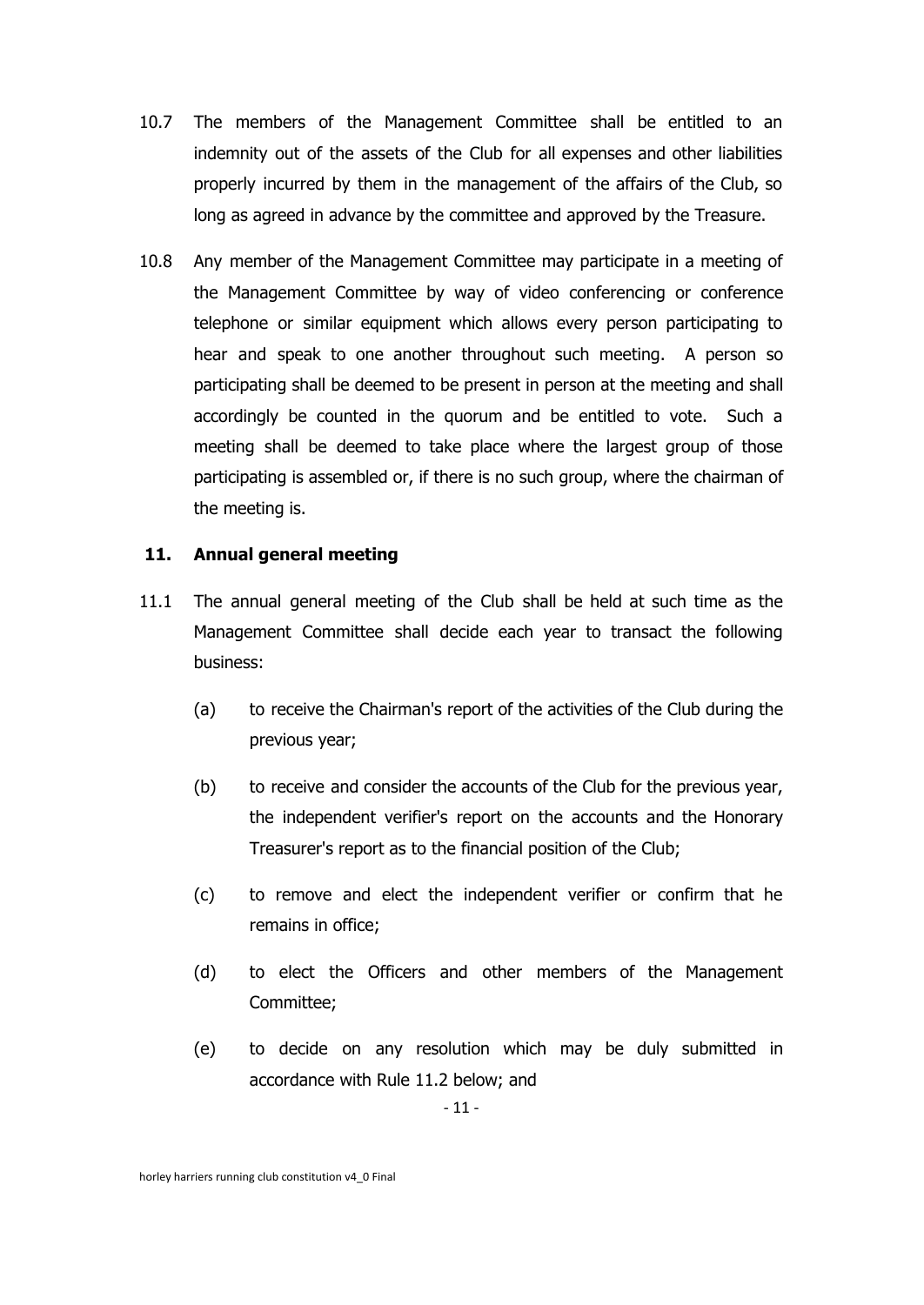- (f) to deal with any special matters which the Management Committee desires to bring before the membership.
- 11.2 Notice of any resolution proposed to be moved at the annual general meeting shall be given in writing to the Honorary Secretary not less than 28 days before the meeting.
- 11.3 No period greater than fifteen months shall elapse between one annual general meeting and the next.
- 11.4 Nominations for Management Committee roles are to be received by the Honorary Secretary not less than 28 days before the meeting. Management Committee role descriptions are available, by request, from the Honorary Secretary.

## **12. Extraordinary general meetings**

An extraordinary general meeting may be called at any time by the Management Committee and shall be called within 21 days of receipt by the Honorary Secretary of a requisition in writing signed by not less than 51% Members stating the purposes for which the meeting is required and the resolutions proposed.

## **13. Procedures at the annual and extraordinary general meetings**

- 13.1 The Honorary Secretary shall send to each Member at his last known email address written notice of the date of the general meeting together with the resolutions to be proposed at least 14 days before the meeting.
- 13.2 The quorum for the annual and extraordinary general meetings shall be 10% or greater of Members.
- 13.3 The Chairman shall preside at all meetings of the Club but if he is not present within 10 minutes after the time appointed for the meeting or has signified his inability to be present at the meeting, the Members present and entitled to vote may choose one of the other members of the Management Committee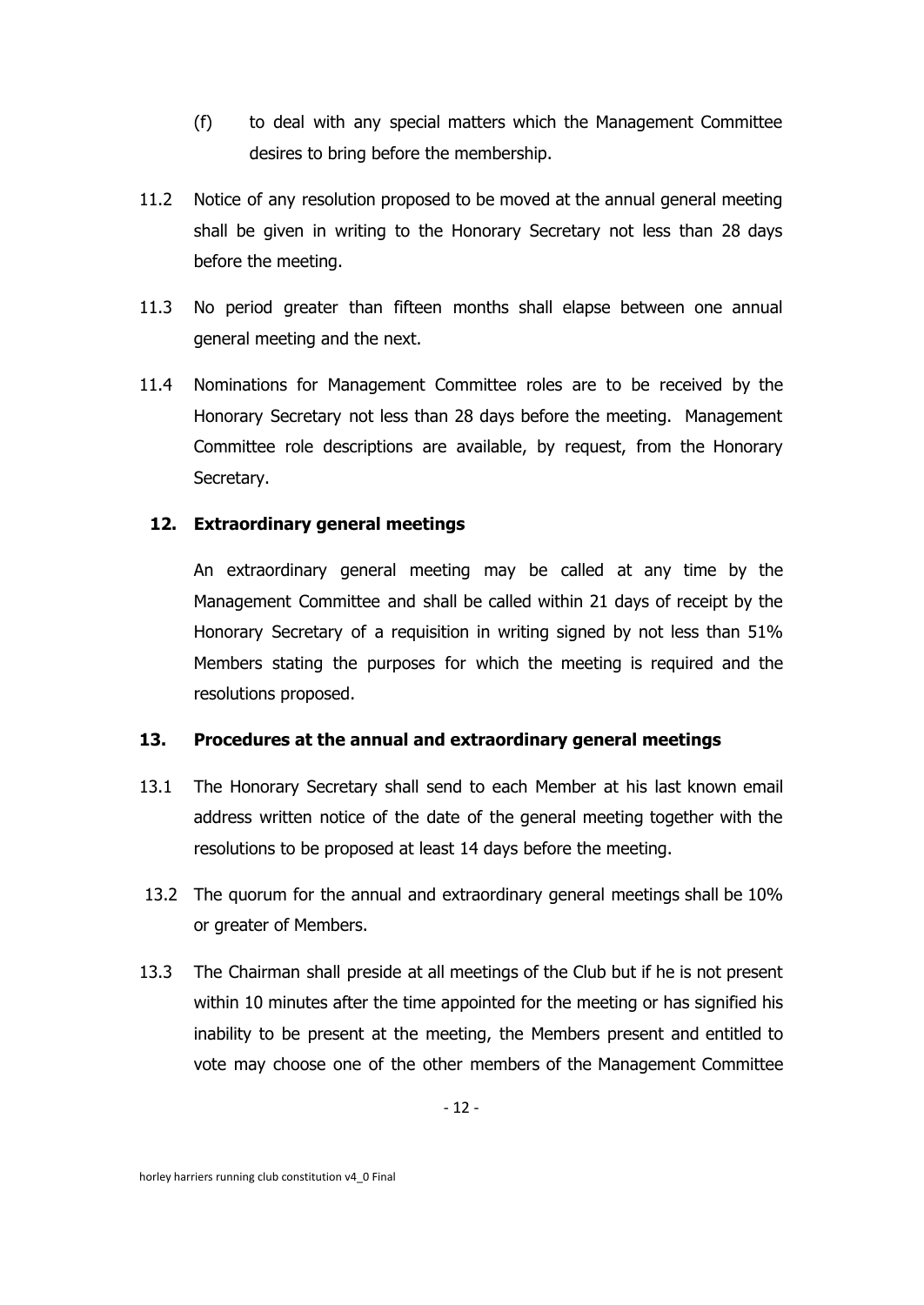present to preside and if no other member of the Management Committee is present or willing to preside the Members present and entitled to vote may choose one of their number to be chairman of the meeting.

- 13.4 Each Full Member present shall have one vote and resolutions shall be passed by a simple majority of those Members present and voting. In the event of an equality of votes the Chairman of the meeting shall have a casting or additional vote.
- 13.5 The Honorary Secretary, or in his absence a member of the Management Committee, shall take minutes at annual and extraordinary general meetings.
- 13.6 There shall be no right for a Member to vote by proxy. No person may represent more than one Member.

#### **14. Guests**

- 14.1 Any Member may introduce guests to the Club, and any athlete, coach, other team representative, or spectator attending the Club's premises (by invitation of the Club) who is not a Member shall be a guest of the Management Committee, provided that no one whose application for membership has been declined or who has been expelled from the Club may be introduced as a guest.
- 14.2 A Member introducing a guest and any person introduced as a guest of the Management Committee in accordance with Rule 14.1 must enter the name and address of the guest together with the name of the introducer in a book which must be kept on the Club's premises.
- 14.3 No one may be admitted as a guest on more than three occasions in any calendar year.

#### **15. Alteration of the rules**

These Rules may be altered by resolution at an annual or extraordinary general meeting provided that the resolution shall not be passed unless

- 13 -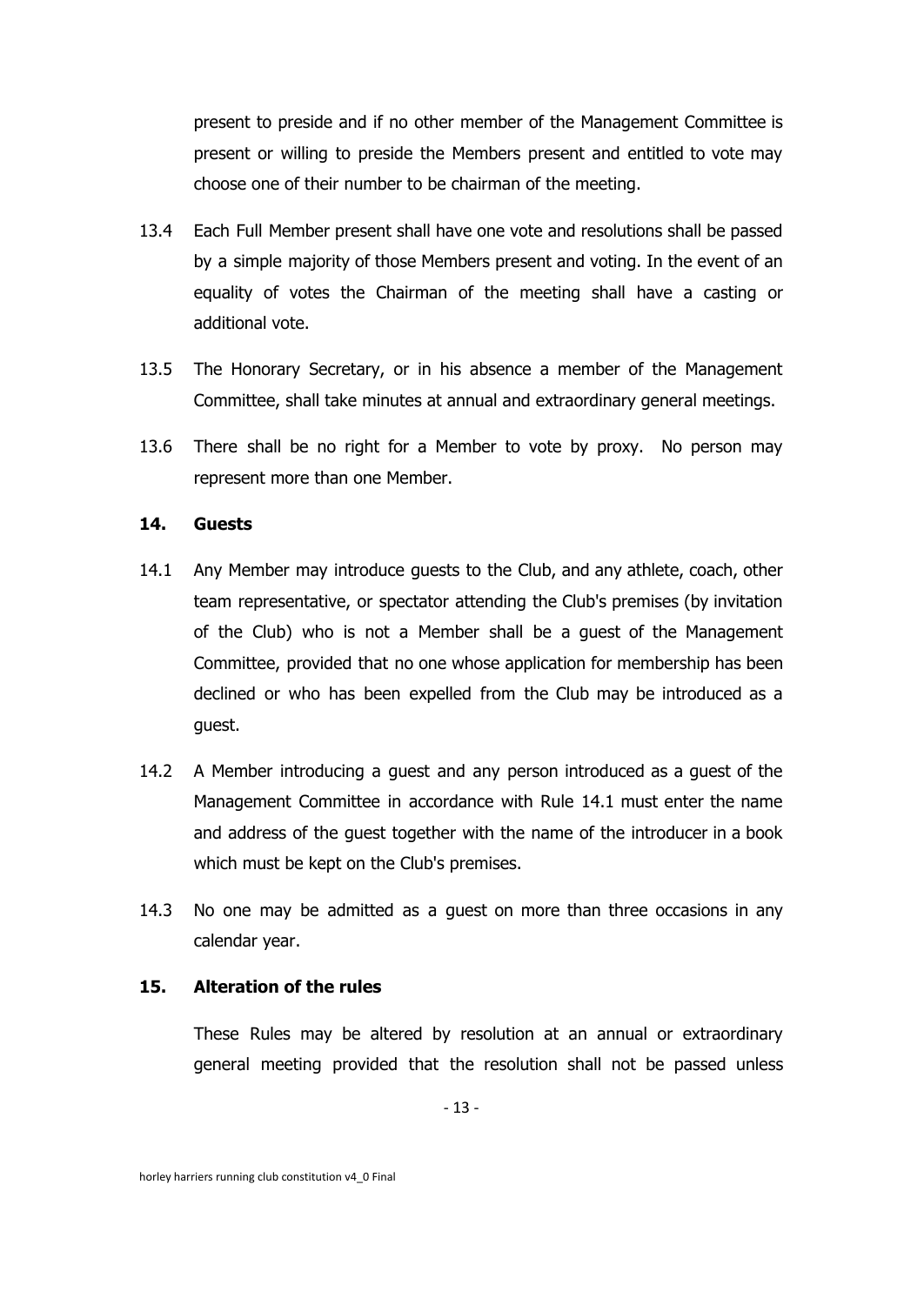carried by a majority of the Members present and voting at the general meeting, the notice of which contains particulars of the proposed alteration or addition.

#### **16. Regulations and Standing Orders**

The Management Committee shall have power to make, repeal and amend such regulations and standing orders as it may from time to time consider necessary for the wellbeing of the Club. Such regulations and standing orders and any repeals or amendments to them shall have effect until set aside by the Management Committee.

#### **17. Finance**

- 17.1 All moneys payable to the Club shall be received by the person authorised by the Management Committee to receive such moneys and shall be deposited in a bank account in the name of the Club. No sum above  $£250.00$  shall be drawn from that account except by cheque signed by two signatories who shall be the Chairman and the Honorary Treasurer. The Honorary Treasurer can draw monies from the account by cheque, as a single signatory, up to the value of £250.00. Any moneys not required for immediate use may be invested as the Management Committee in its discretion thinks fit.
- 17.2 Subject to Rule 20.3, the income and property of the Club shall be applied only in furtherance of the objects of the Club and no part thereof shall be paid by way of bonus, dividend or profit to any Member.
- 17.3 The Management Committee shall have power to authorise the payment of remuneration and expenses to any Officer, member of the Management Committee, Member or employee of the Club and to any other person or persons for services rendered to the Club, provided that any payment to any officer of the Club shall comply with Rule 4.2.
- 17.4 The financial transactions of the Club shall be recorded in such manner as the Management Committee thinks fit by the Honorary Treasurer.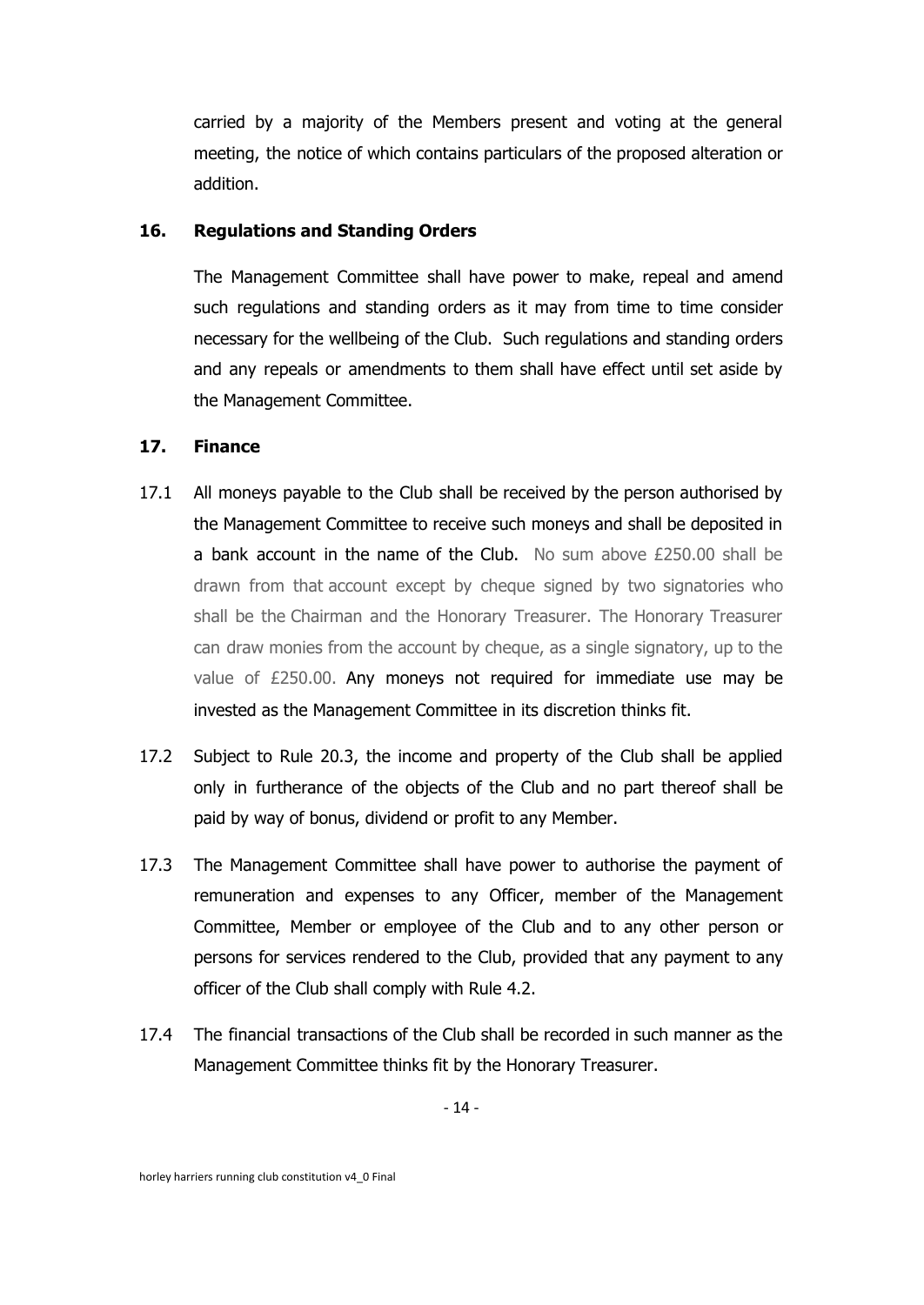17.5 Full accounts of the financial affairs of the Club shall be prepared each year. These accounts shall be duly independently verified by the independent verifier. The accounts must be made available to every Member when notice concerning the annual general meeting is given.

#### **18. Borrowing**

- 18.1 The Management Committee may borrow a maximum total amount of £500 on behalf of the Club for the purposes of the Club from time to time at its own discretion and with the sanction of a general meeting any further money above that sum.
- 18.2 When so borrowing, the Management Committee shall have power to raise in any way any sum or sums of money and to raise the repayment of any sum or sums of money in such manner on such terms and conditions as it thinks fit provided that in the event that the repayment of any sum or sums is to be secured (in particular by mortgage of or charge upon, or by the issue of debentures charged upon all or any part of the property of the Club) the grant of such security must be approved by the Club at a general meeting).
- 18.3 The Management Committee shall have no power to pledge the personal liability of any Member for repayment of any sums so borrowed.
- 18.4 The Trustees shall, at the discretion of the Management Committee, make such dispositions of the Club's property or any part thereof, and enter into and execute such agreements and instruments in relation thereto, as the Management Committee may deem proper for giving security for such moneys and the interest payable thereon.

#### **19. Property**

19.1 The property of the Club, other than cash at the bank, shall be vested in the Trustees. They shall deal with the property as directed by resolution of the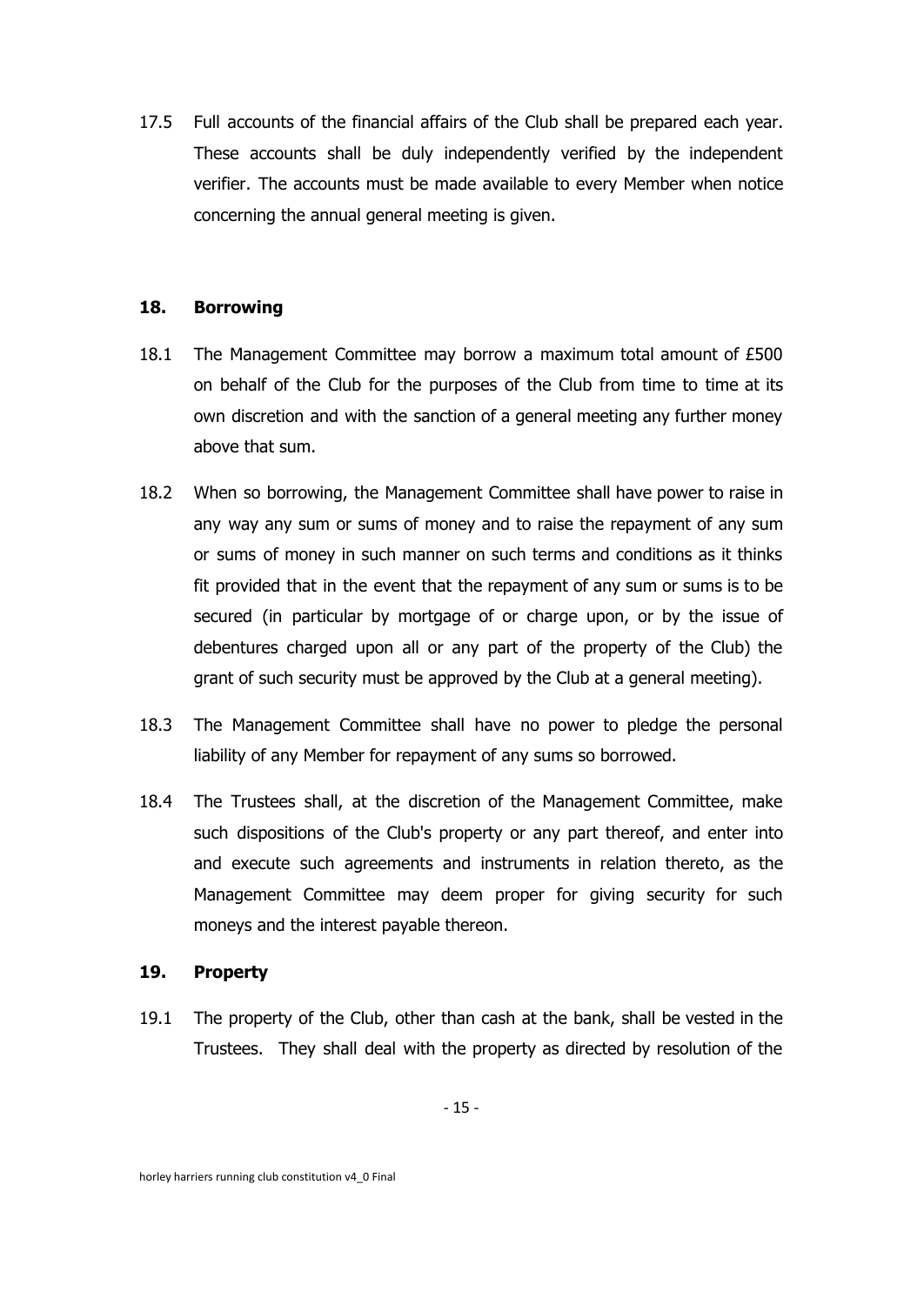Management Committee and entry in the minute book shall be conclusive evidence of such a resolution.

19.2 The Trustees shall be entitled to an indemnity out of the property of the Club for all expenses and other liabilities properly incurred by them in the discharge of their duties, so long as agreed in advance by the committee and approved by the Treasure.

## **20. Dissolution**

- 20.1 A resolution to dissolve the Club shall be proposed only at an extraordinary general meeting and shall be passed only if carried by a majority of the Members present and voting.
- 20.2 The dissolution shall take effect from the date of the resolution and the members of the Management Committee shall be responsible for the winding-up of the assets and liabilities of the Club.
- 20.3 Any property remaining after the discharge of the debts and liabilities of the Club shall be paid to or distributed to another community amateur sports club for athletics or a local charity as agreed by majority vote of the Management Committee.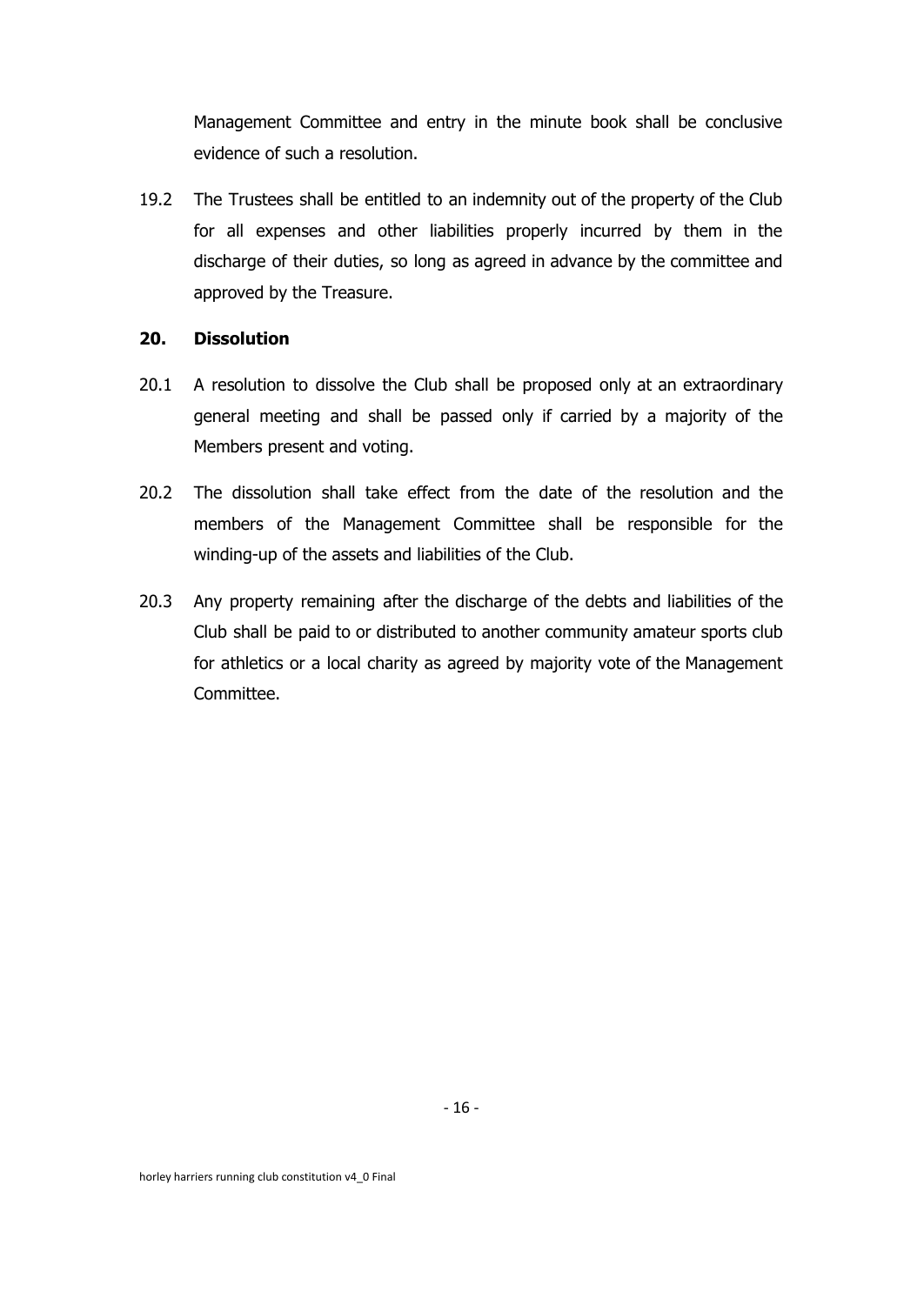Appendix 1

# **Social Membership**

The Club recognises that a strong social element exists in the club and that for whatever reason, whether through illness/injury or life events, Members may no longer be able to run (short or long term) but wish to continue to be part of the Club community and support Club activities.

The Social Membership category has been created to facilitate this and in summary provides a Social Member with access to all elements of the Club with the exclusion of coached group training sessions for an annual fee of £5.00

A Full Member may change their membership to a Social Member at the start of the membership year, currently 1st April.

A Social Member may reinstate their Full Member membership at any time during the membership year by paying the balance (currently £11.00).

Social Membership is not open available to new or expired members.

## **Social Membership benefits**

- Access to Members Facebook Page
- Eligible to attend social events (standard charges may apply)
- Eligible to be on the Review Team / Kit Team / Other supporting teams
- Eligible to be a Committee Member
- Eligible to attend AGM
- Voting rights at AGM

## **Social Membership exclusions**

- Not eligible to attend coached sessions
- Not eligible to be England Athletics Affiliated through the Club
- Not eligible to win Club event places (e.g. London Marathon)
- Not eligible for running related annual awards